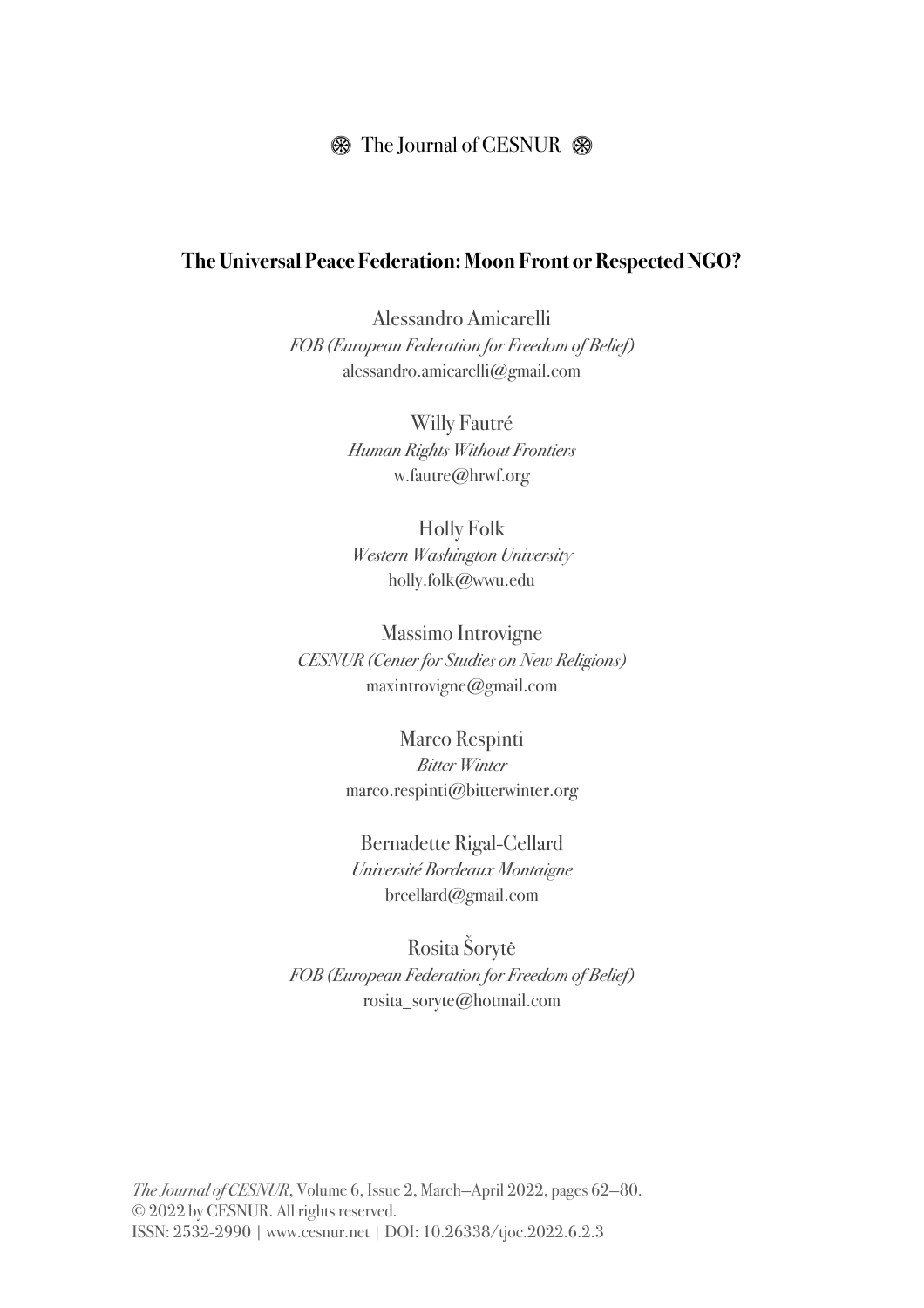**ABSTRACT**: Donald Trump's participation (via video) in a 2021 event called "Think Tank 2022 Rally of Hope" organized in Seoul by the Universal Peace Federation (UPF), which was founded by Reverend Sun Myung Moon and his wife, led to media reactions in several countries denouncing the UPF as a "Moon front" and a pro-Trump organization. Based on a study of the history and evolution of the UPF, the paper argues that the 2021 media reactions were based on accounts of Reverend Moon's political activities dating back to the Cold War era. In fact, Socialist and other left-wing politicians have also attended the activities of the UPF, which does not promote a specific political ideology. It is also not a proselytization tool for Mrs. Moon's Unification Church, whose attitudes to world politics are different from the movement'santi-Communist campaigns of the 1970s the media were familiar with.

**KEYWORDS**: Universal Peace Federation, UPF, Unification Movement, Unification Church, Sun Myung Moon, Hak Ja Han Moon.

#### *Introduction*

On September 12, 2021, an event called "Think Tank 2022 Rally of Hope" was organized in South Korea. Due to the COVID-19 situation, it was a virtual event, live-streamed throughout the world. Because of the different time zones, the morning of September 12 in South Korea corresponded to the late afternoon or evening of September 11 in different parts of the United States. One of the (virtual) speakers at the event, which focused on the situation of world peace and the possibility of a peaceful reunification of the Korean peninsula, was former American President Donald J. Trump.

The organizer of the event in South Korea was the Universal Peace Federation (UPF), an entity founded by Reverend Sun Myung Moon (1920–2012) and his wife Hak Ja Han Moon. Trump was criticized in the United States as he did not attend the official commemoration of the victims of the terrorist attack of September 11, 2001, as if he regarded the Korean event as more important. In fact, the Rally of Hope's date was September 12, and the day had been picked up as the anniversary of the UPF foundation in 2005, although it was broadcasted in the U.S. on September 11. According to the UPF, Trump had recorded his speech in August, two weeks before the event.

Media criticism quickly became international. It escalated to a campaign putting together two groups not exactly popular with most media, Trump and his followers and "cults," as the founders of the UPF were also the founders of the Unification Church, one of the main targets of the anti-cult movement.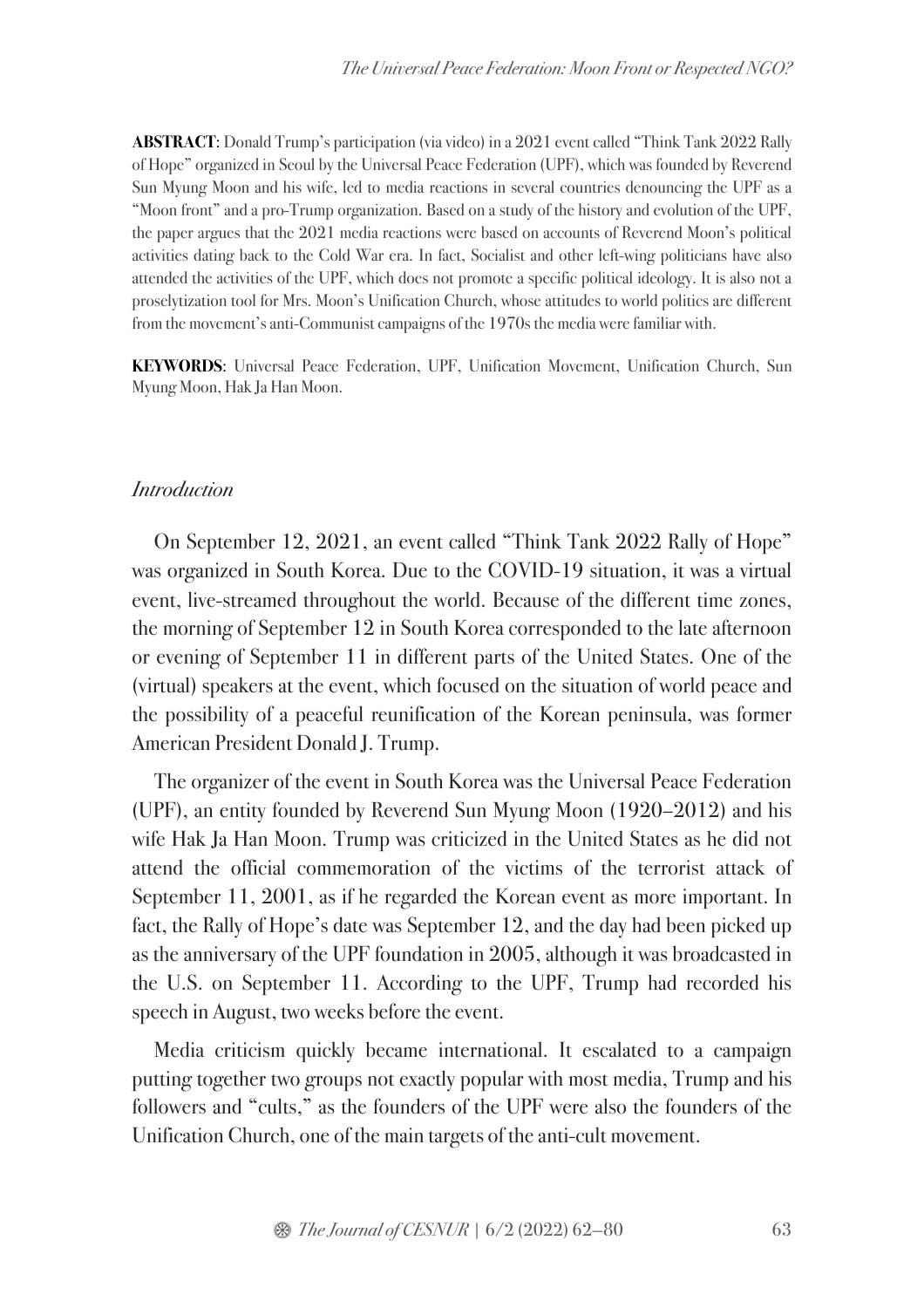In the UK, *The Independent* wrote that Trump had spoken at "an event linked to [a] controversial religious 'cult'" (Woodward 2021). The word "cult" was also used in an article in *The Huffington Post*, which even gave voice to a political activist named Jim Stewartson, who insisted the UPF was connected with a "christofascist cult"—whatever this may mean (Papenfuss 2021). Other media outlets used the same language.

Kahina Sekkai wrote in the online edition of the French *Paris Match* under the title "Donald Trump Speaks at a Moon Cult Conference." The Korean event was described as "a conference of the Unification Church, the official name of the Moon cult," and Trump was criticized for having applauded the "work for peace" of both Reverend and Mrs. Moon. The article also mentioned that

two sons of Reverend Moon had formed a new pro-weapon congregation. Hyung Jin Sean Moon was at the Capitol the day of the insurrection, January 6, and his organization had even organized a transportation system to bring his devotees to the protest (Sekkai 2021).

The article, like the others we mentioned, is a textbook example of stereotypes, which when it comes to "cults" are more frequent in France than elsewhere. Everything is there: the ghost of the "secte Moon," the use of the derogatory word "Moonie" for the members of the Unification Movement (a word banned by *The New York Times* and other leading English-speaking media as offensive), the confusion between the Unification Church led by Mrs. Moon (now operating in many countries as the Family Federation for World Peace and Unification, FFWPU) and the Sanctuary Church in Newfoundland, Pennsylvania, led by Hyung Jin (Sean) Moon.

As in all religions, there have been schisms in the Unification Church both before and after the death of Reverend Moon in 2012. The Sanctuary Church's political activities are certainly controversial. Whether they did anything illegal on January 6 is a different question: being near the Capitol on "the day of the insurrection" and participating in the attack are two different things, and as far as we know no member of Sean Moon's group has been accused of any crime in connection with the protests. Be it as it may be, the Sanctuary Church is certainly not part of the movement led by Mrs. Moon. The two organizations are separated by harsh criticism and even court cases (Chryssides 2017). Using the activities of the Sanctuary Church to slander Mrs. Moon's organization is just bad journalism.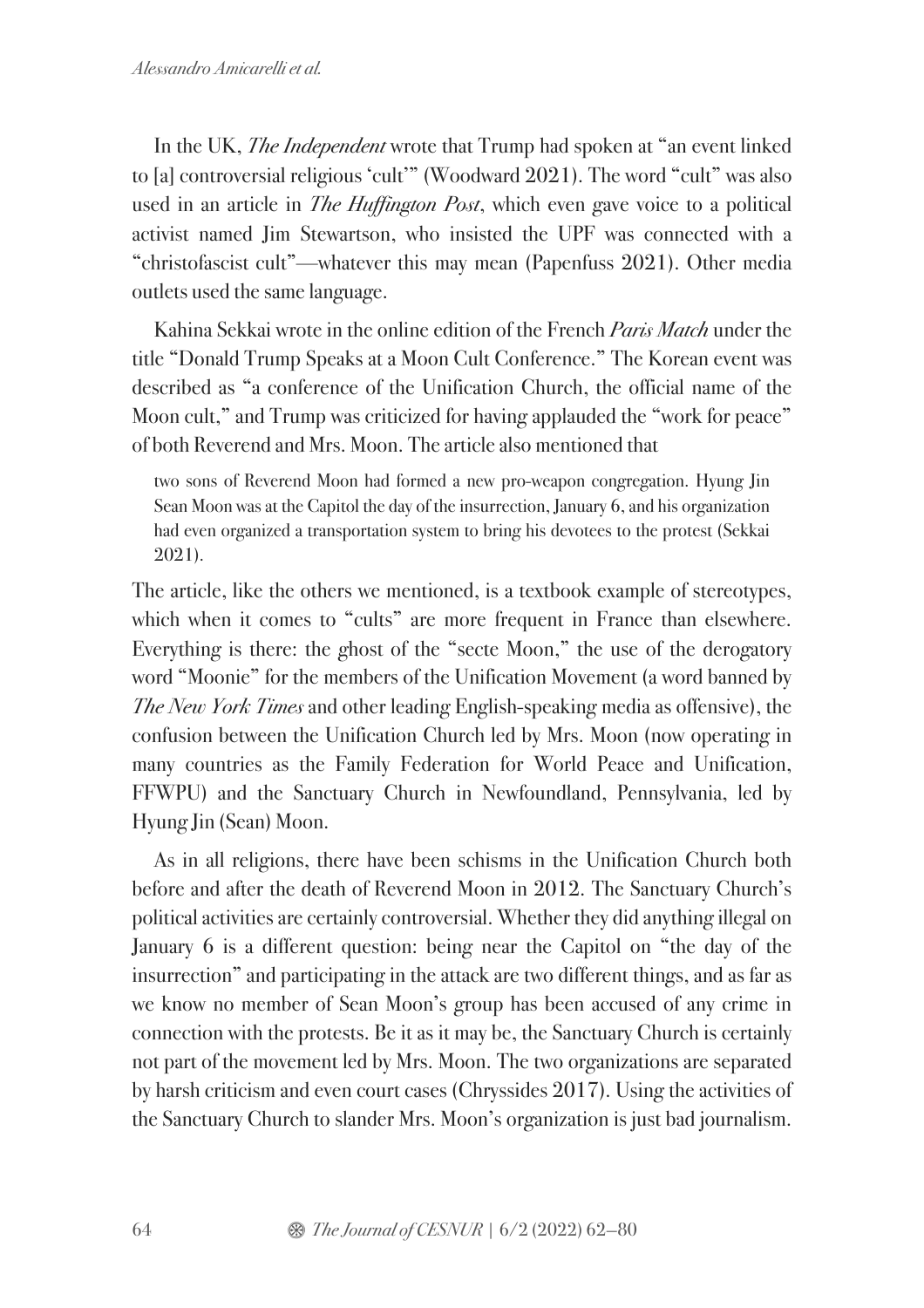Just as it is highly questionable to use the widespread political opposition to ex-President Trump as a weapon against the Unification movement.

However, the main problem of the article is that it calls a rally organized by the UPF "a conference of the Unification Church." Is this correct? Are the Universal Peace Federation and the Unification Church, derogatorily called in France "la secte Moon," one and the same? The purpose of this White Paper is to clarify the issue, which has broader implications going beyond the Unification Movement.

#### *A Hermeneutics of Suspicion*

In 1965, French philosopher Paul Ricœur (1913–2005) published *De l'Interprétation* (Ricœur 1965), translated into English in 1970 as *Freud and Philosophy* (Ricœur 1970). He coined there the expression "school of suspicion" (école du soupçon: Ricœur 1965, 40) and described a hermeneutics of suspicion created by three "masters of suspicion": Karl Marx (1818–1883), Friedrich Nietzsche (1844–1900), and Sigmund Freud (1856–1939) (Ricœur 1965, 40). Because of the widespread influence of these three ideologists, many came to believe that beyond philosophy, culture, and the arts there are always "hidden" and unconfessed motivations connected to class (Marx), power (Nietzsche), or sexuality (Freud). Philosophers, poets, and artists can claim that their aim is to seek the truth or produce beauty, but in fact we may suspect that these claims are false and they are directly or indirectly producing propaganda for the social class they belong to, seeking power, or trying to satisfy their sexual **desires** 

Ricœur was a Protestant Christian. He believed that the hermeneutics of suspicion was primarily aimed at the "destruction of religion" (Ricœur 1965, 41), by reducing it to "something else" (autre chose) and accusing religionists of "dissimulation" (Ricœur 1965, 17). What many regard as the charitable works of religions, the "masters of suspicion" argued, in fact "dissimulate" "something else," i.e., their leaders' and members' quest for hegemony, power, and sometimes illicit sex.

William Sargant (1907–1988), a leading British psychiatrist, was the scholar who tried to offer scientific evidence that religions' charitable works disguised motivations of manipulation and power. The notion of "brainwashing" had been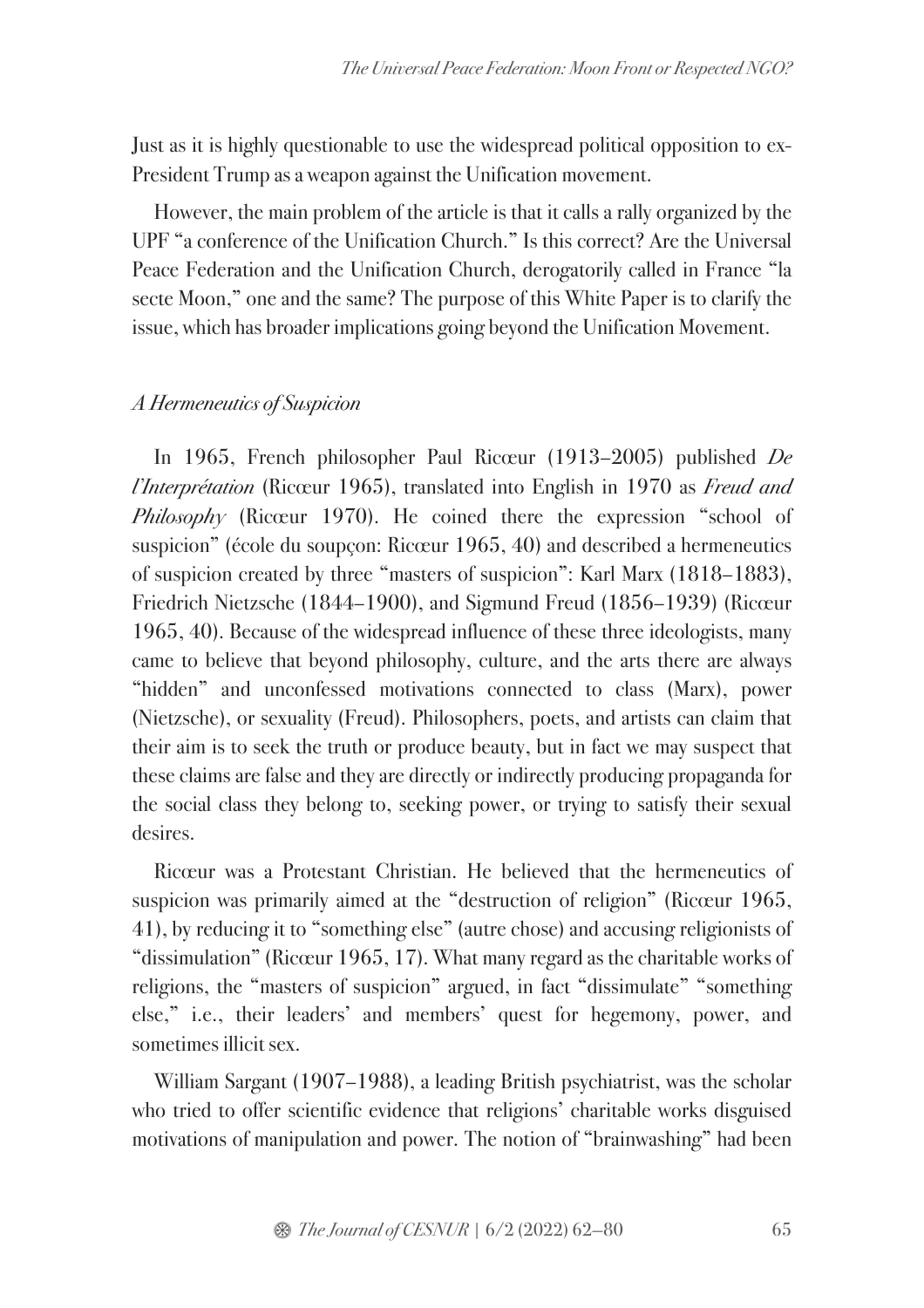originally coined by American propaganda to explain how the Soviets and the Chinese were able to "convert" jailed opponents and prisoners of war to Communism (Anthony 1996; Introvigne 2022). In his 1957 book *The Battle for the Mind*, Sargant used it to argue that while pretending to promote charity and work for peace all religions were subtly manipulating their devotees and recruiting new converts (Sargant 1957).

Sargant, who disliked organized religion (saving only ancient paganism), claimed that all religions dissimulated ulterior motives behind their charitable work: indeed, his main examples were Roman Catholicism and Methodism. Although influential in some psychiatric circles, not surprisingly Sargant's work met with the strong opposition of religionists and a good part of the public opinion, which in the late 1950s was not prepared to accept that mainline Christian organizations were not sincere.

Sargant's work was, however, brought to fruition in the United States by a clinical psychologist, Margaret Thaler Singer (1921–2003), who claimed that the hermeneutics of suspicion presented in *The Battle for the Mind* did not apply to all religious organizations but only to some she labeled as "cults." Religions are sincere in their endeavors, Singer argued, including when they promote peace and charitable activities. "Cults" are manipulative groups, and their organizations allegedly promoting peace, culture, or charity are just "fronts" whose aim is to recruit new members for the "cultic" groups (Singer and Lalich 1995).

Singer's preferred example of a "cult" whose cultural and public welfare organizations were in fact dishonest "fronts" was the Unification Church, and in fact she worked as an expert witness against that church in most court cases involving Reverend Moon's organization.

Singer's theories were debunked by scholars of new religious movements, who convincingly argued that the criteria she proposed for distinguishing between sincere religions and "cults" were vague, and dissimulated a judgement on beliefs (Introvigne 2022). Religions whose beliefs were not part of the mainline, or disapproved of by the anti-cult movement with which Singer was closely aligned, including the Unification Church, were labeled as "cults." As one of Singer's main critics, American sociologist David Bromley, wrote, when one group is labeled a "cult," its "civic projects are deemed public relations stunts, and organizational affiliates are derisively labeled front groups" (Bromley 1998, 42).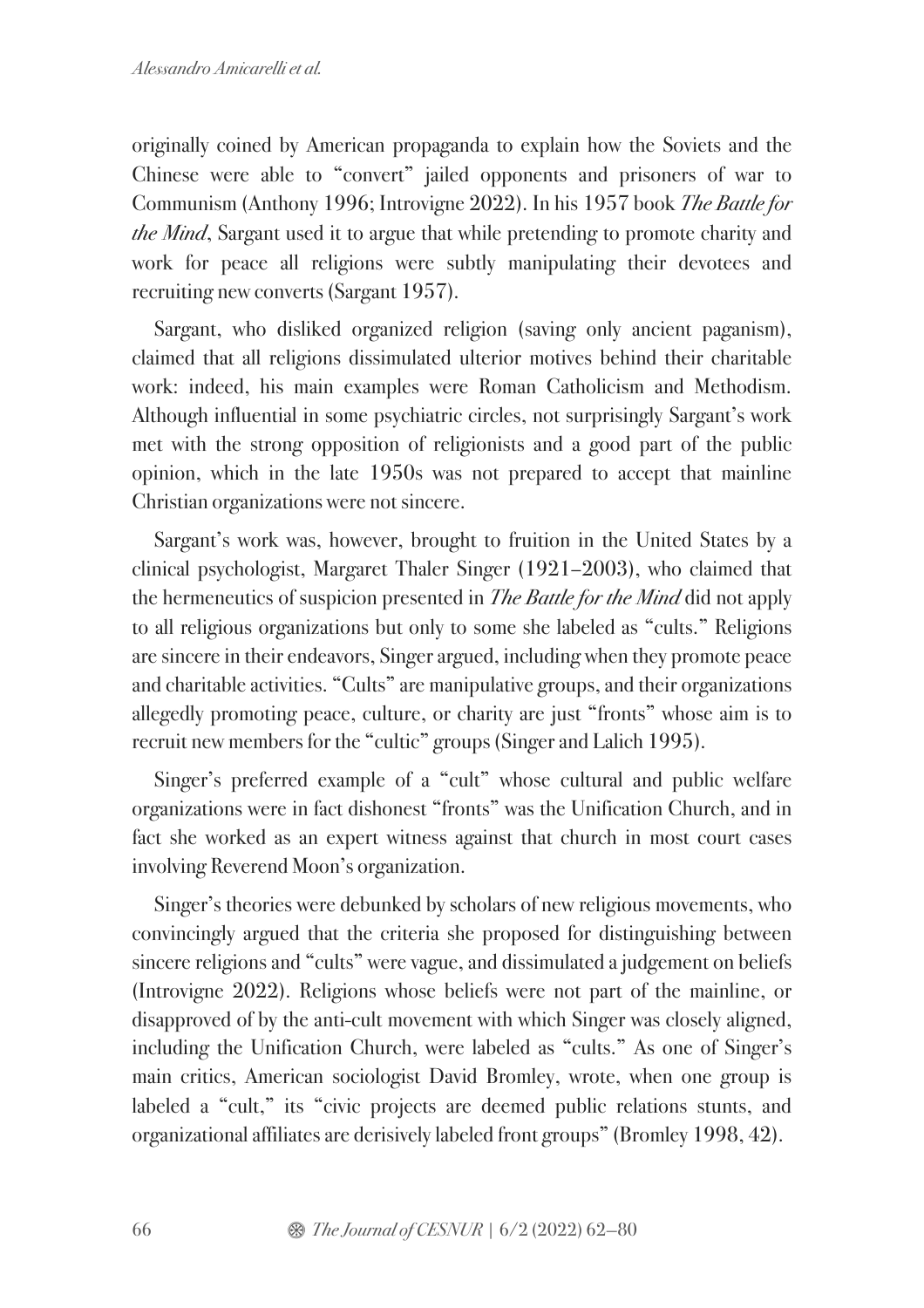Eventually, American courts of law realized that Singer's theory of "cults" was not accepted by most scholars of new religious movements as part of mainline science, and her testimony was excluded with the 1990 *Fishman* decision from cases involving new religions (United States District Court for the Northern District of California 1990). However, while defeated in American courts, Singer's ideas about manipulation by "cults" and charitable and peace organizations as "fronts" for the "cults" survived in Europe, and certainly remained popular in the media.

### *The Universal Peace Federation*

Many new (and old) religious movements are "millennialist," meaning that they believe a totally different, transfigured world will soon replace our present one. The word "millennialism" comes from the idea of a peaceful kingdom that will last on earth for one thousand years found in the Christian Bible, but has been adapted to non-Christian contexts as well.

American scholar Catherine Wessinger distinguished between two different forms of millennialism. A "catastrophic" millennialism believes that God will force the Millennium on humans through punishments and disasters. A "progressive" millennialism teaches that the Millennium will come when a sufficient number of humans will cooperate with God, seeking a better world on earth and promoting peace with sincerity (Wessinger 1997).

Most new religions that originated in Eastern Asia believe in "progressive" millennialism (although some embrace the "catastrophic" variety). Scholars note that, even when they are Christian, they are influenced by local prophecies and ideas that the world will go through a "Great Transformation" (called in Korea *gabyeok*), and that humans should cooperate and prepare this transfiguration through their good work (Baker 2008, 120).

Many founders of new religions in Japan, South Korea, and Taiwan have also established organizations promoting world peace and global social development. For those East Asian new religions that have a Christian origin, this is not surprising. The Catholic Church and many Protestant denominations have created dozens of larger and smaller organizations promoting peace, justice, and social welfare. Most of them include members of different religions. One would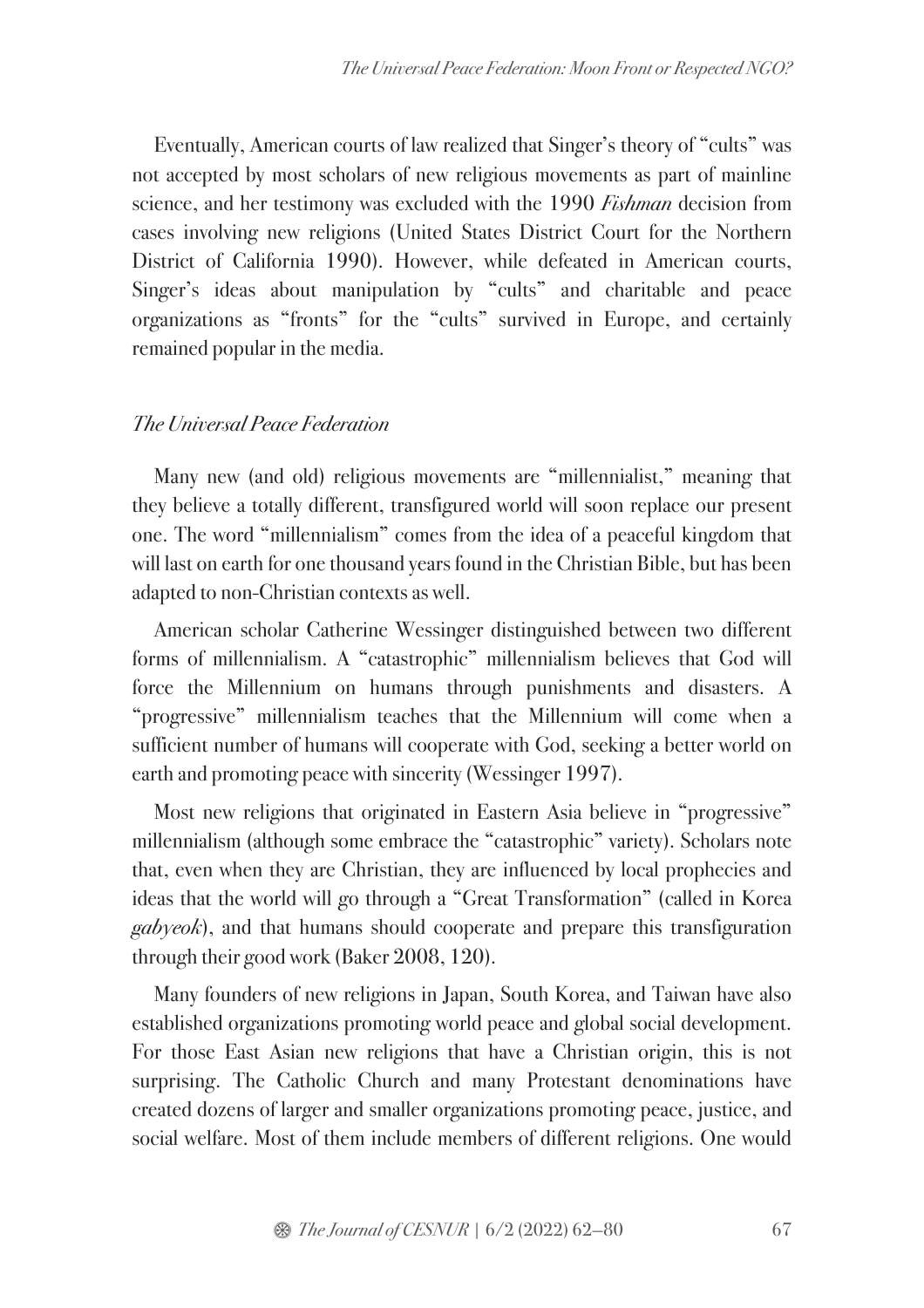rarely hear that Caritas Internationalis, the mammoth organization created by the Catholic Church for social development and welfare, is a "front" for Roman Catholicism.

In East Asia, both Christian and non-Christian new religions, share the idea, which is rooted in the traditional local culture, that working for peace and for the well-being of all human beings (not only one's co-religionists) is part of personal self-cultivation. It is also the best way of preparing the advent of a transformed world, what Wessinger calls "progressive millennialism."

The Unification Church, as a Christian new religious movement founded in Korea, derives both from the history of Christianity and from local religious traditions the idea of promoting world peace through dialogue, culture, and social development. The case of the Unification Church and the UPF is not isolated. Almost all East Asian new religions have promoted world peace organizations. And almost all these organizations have been accused of being "fronts" for what their opponents call "cults."

Reverend Moon and his wife were hardly unique among East Asian religious leaders in establishing organizations promoting peace and dialogue. They were Koreans, and the tragedy of the Korean War had been a fundamental component of their experience. Initially, the aim of some of the organizations they promoted was to alert the world about the danger of Communism. However, as the  $20<sup>th</sup>$ century was coming to an end, Reverend Moon and his wife recognized the changed international context, and emphasized reconciliation rather than confrontation.

In 1982, Reverend Moon founded the *Washington Times* in Washington DC as a newspaper exposing Soviet-style Communism and balancing what he saw as the leftist leanings of the *Washington Post.* With the end of the Cold War, it has become somewhat less militant, and has opened its columns to op-eds by American activists and politicians of different persuasions, while maintaining an emphasis on traditional family values and religious liberty that continues to make it a conservative daily.

On April 16, 1990, Reverend and Mrs. Moon met Russian President Gorbachev, and Reverend Moon embraced Gorbachev in front of the photographers. In December 1991, they visited North Korea and met President Kim Il-sung (1912–1994). To fully understand the significance of this meeting,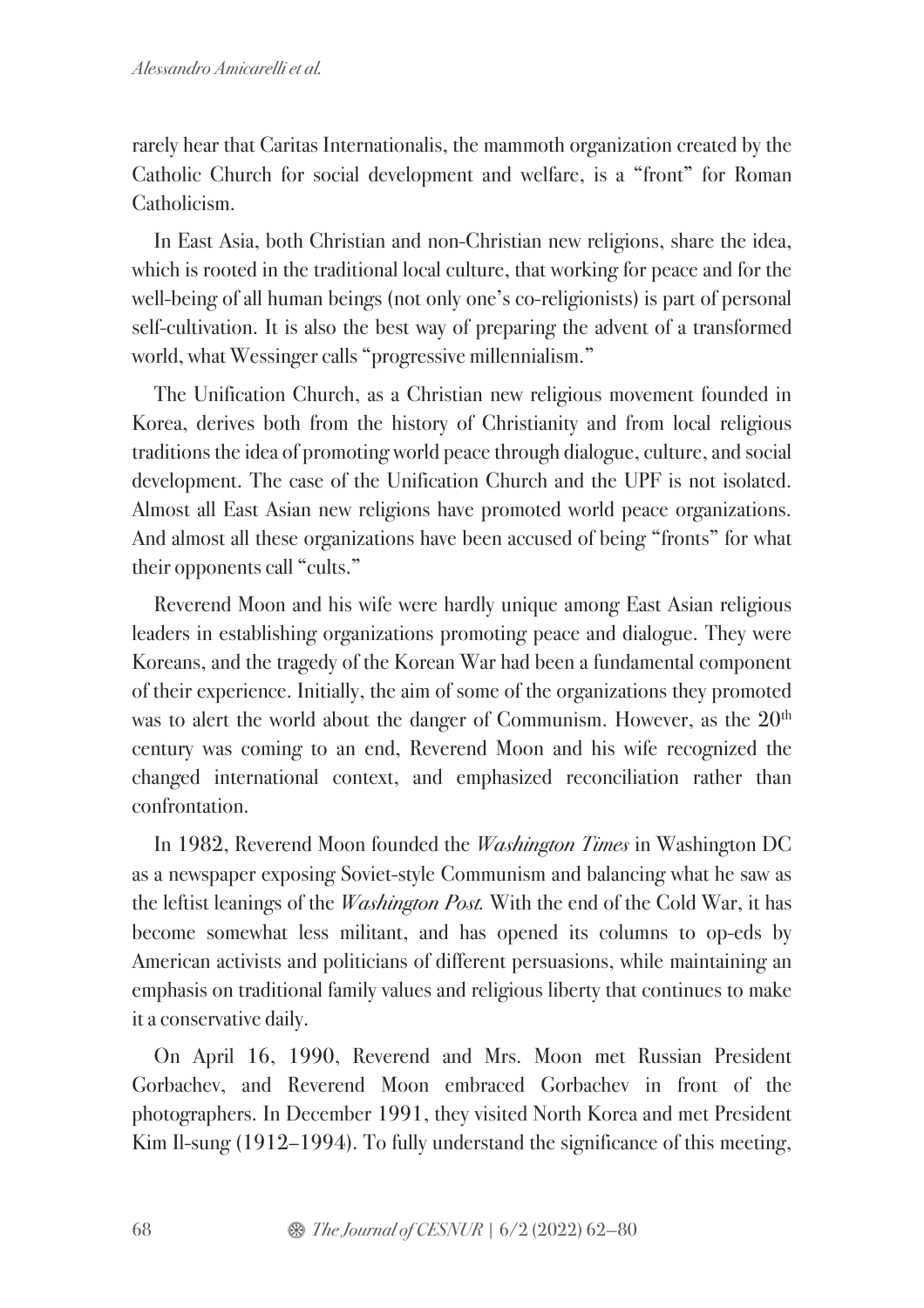one should remember that Reverend Moon had been imprisoned and tortured under Kim's regime between 1946 and 1950.

The meaning of the meetings with Gorbachev and Kim was not merely political. Reverend Moon's theology assumed that the Biblical pairs of Cain and Abel and Esau and Jacob were complementary, in the sense that both members of each pair had a role to play. Meeting Kim and Gorbachev symbolically represented the unification of the Cain and Abel sides, which ended with a reconciliation, interpreted as the reunion between Esau and Jacob. On the other hand, while theology supplied the deeper motivations of such meetings, the Moons also expected that they would advance the cause of world peace.

In a way, Reverend Moon believed that by returning in 1991 to the same place in North Korea where he had started his work in 1951, he could now conclude his mission and pass the torch to his wife. She would soon found the Women's Federation for World Peace, and proclaim the beginning of an "era of women's liberation" (see Introvigne 2000, 19).

However, this did not mean that women activities became the sole, nor the main, focus of the Moons' peace activities. Several other organizations continued to operate, and the Universal Peace Federation (UPF) was founded in 2005, followed among others by the International Association of Youth and Students for Peace, in 2017. The UPF inaugural tour started in 2005 and reached 120 cities around the world.

Large UPF conferences gathered former (and sometimes current) presidents and prime ministers of different countries, as well as religious and cultural leaders. These gatherings included the Continental Africa Peace Summit 2018, inaugurated in Dakar, Senegal on January 18, 2018; the South-East Europe Peace Summit, opened in Tirana, Albania, on October 26, 2019; the Asia Pacific Summit, which started in Phnom Penh, Cambodia, on November 19, 2019; the Africa Continental Summit Niger 2019, whose opening ceremony was held in Niamey, Niger, on November 28, 2019; the World Summit 2019 in Seoul, South Korea, on February 7–9, 2019; the World Summit 2020, which also took place in Seoul on February 3–8, 2020. Regional meetings were also organized, including the recent Balkans Leadership Conference, organized in Tirana, Albania, on November 20–21, 2021, which led to the signature of a Memorandum of Cooperation between the UPF and the Podgorica Club, an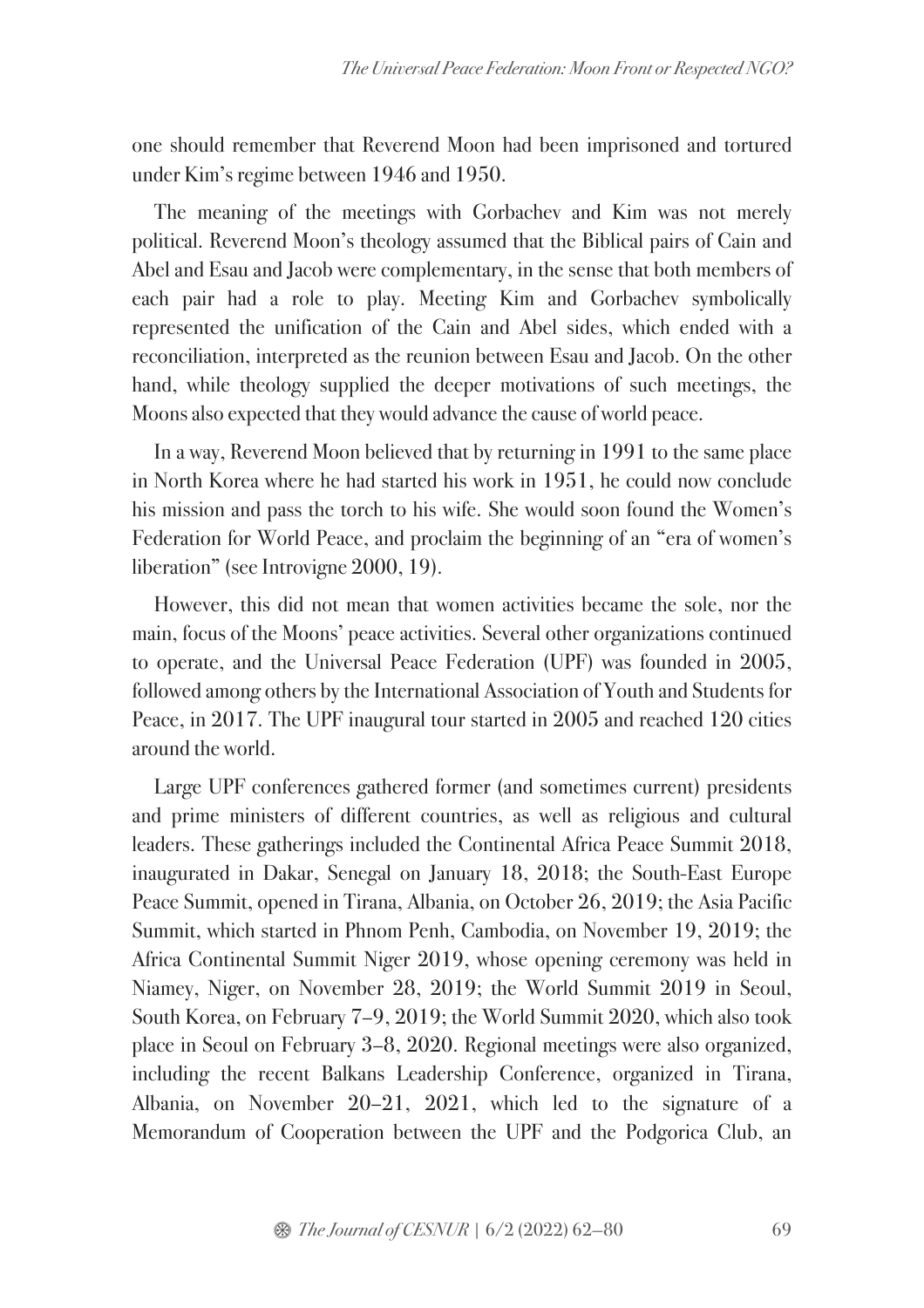organization established in 2019 by former presidents of Southeast European countries.

The UPF is active through a number of specialized organizations, each of which holds its own events:

- The International Association of Parliamentarians for Peace (IAPP)
- The International Summit Council for Peace (ISCP)
- The International Association of First Ladies for Peace (IAFLP)
- The Interreligious Association for Peace and Development (IAPD)
- The International Media Association for Peace (IMAP)
- The International Association of Academicians for Peace (IAAP)
- The International Association for Peace and Economic Development (IAED)

The International Association of Parliamentarians for Peace (IAPP) was launched on February 15, 2016, at the National Assembly of the Republic of Korea. It gathers parliamentarians from all around the world, and organizes forums promoting peace and democracy, and fighting corruption. National meetings of IAPP members have been organized in such diverse locations as Manila, London, Rome and Asunción, and the association has emerged as one of the largest and most active branches of the UPF. In the United States, the inaugural meeting was hosted by then pro tempore President of the Senate, Orrin Hatch.

The Interreligious Association for Peace and Development (IAPD) has been launched on November 13, 2017, in Seoul, as a partner association of IAPP. More than 60,000 attended the event at the Seoul World Cup Stadium. The idea behind IAPD is that the aims pursued by the IAPP parliamentarians, and by UPF in general, also have a spiritual dimension, and that dialogue between religions is a necessary pre-condition for peace. Regional meetings have gathered representatives of most major religions.

The International Summit Council for Peace (ISCP) was launched on February 8, 2019, during the UPF 2019 World Summit in Seoul. Its purpose is to gather together current and former heads of state and government. At the inaugural meeting, former U.S. Vice President Dick Cheney and former U.S. Speaker of the House Newt Gingrich were the keynote speakers. Among those present were the former President of Paraguay, Luis Federico Franco Gómez, the former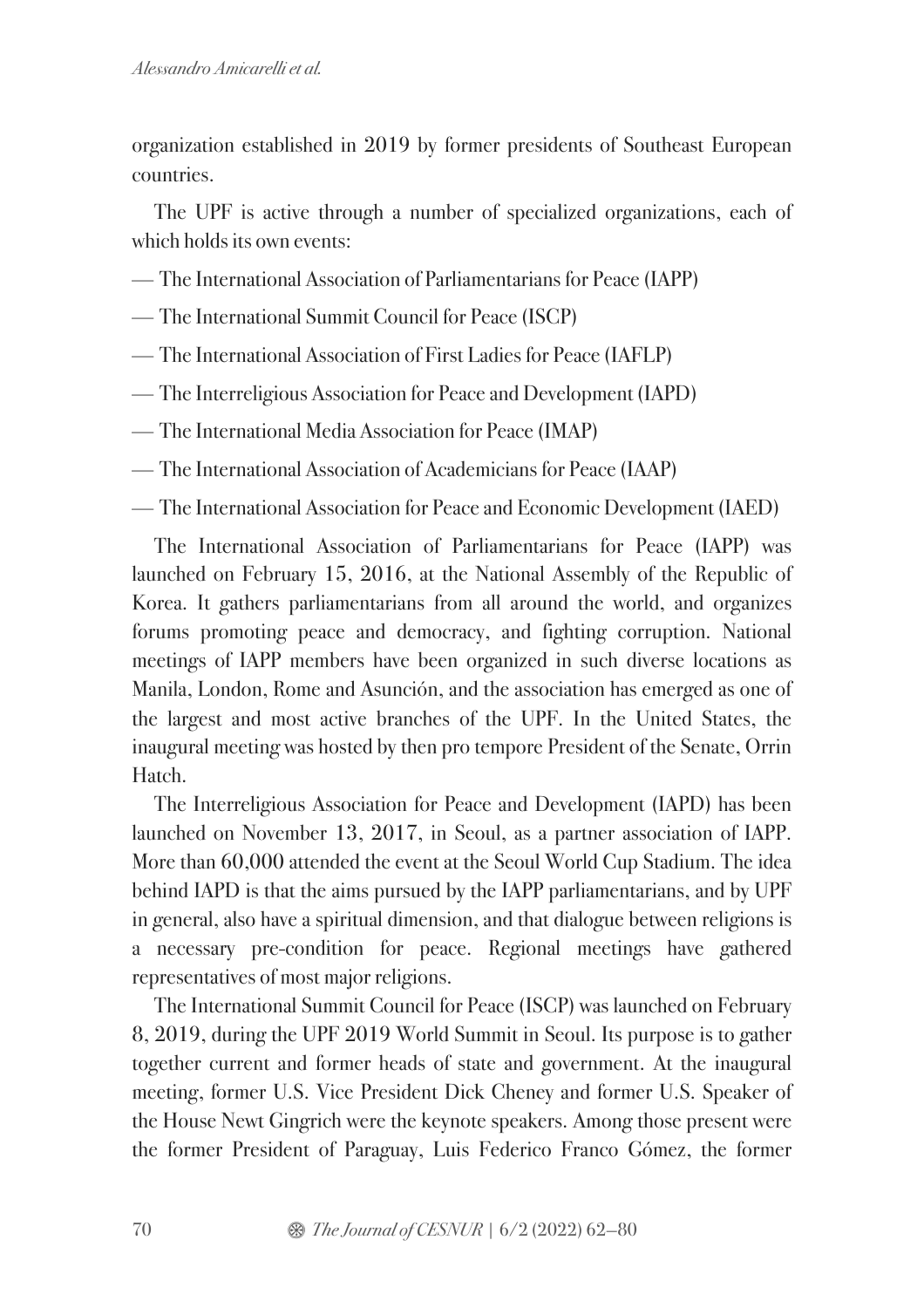President of Albania, Alfred Moisiu, the former President of Ghana, Jerry John Rawlings (1947–2020), and the current President of São Tomé and Príncipe, Evaristo Carvalho. A second assembly was organized on February 4, 2020, in Seoul.

The International Association of First Ladies for Peace (IAFLP) was launched on February 5, 2020, at the UPF World Summit 2020 in Seoul, in partnership with the Women's Federation for World Peace. Among those who spoke at the inaugural event were Fionnuala Kenny, wife of the former prime minister of Ireland, Sujata Koirala, former deputy prime minister and foreign minister of Nepal, and the former first ladies of Nigeria, Guatemala, and Nicaragua, as well as the current first ladies of Nauru and Palau.

The UPF World Summit 2020 was also the opportunity to launch the International Media Association for Peace (IMAP), on February 2, 2020, the International Association of Academicians for Peace (IAAP) on February 5, 2020, and, at the same date, the International Association for Peace and Economic Development (IAED). They cater to three communities UPF identifies as equally important for its aims: journalists, academics, and business leaders.

There are several other initiatives and organizations that are also part of the UPF network. Some of them continue projects that Reverend Moon and his wife had started before the foundation of UPF in 2005. Moon and some of his coworkers had a long-lasting interest in soccer, and programs such as the "Peace Cup" and "Football for Peace" look at sport as a tool to promote international dialogue and friendship. Other projects pursue charitable and ecological endeavors, including cleaning and development projects around Lake Baikal and other areas in Russia. At the UK Parliament, a "UPF Young Achievers Award" has been organized since 2010 as an annual event, where the youth involved receive their awards from their own parliamentarians.

The "Peace Road" is an old visionary project by Reverend Moon, who dreamed about connecting Eurasia and America by land through a tunnel in Alaska, and Japan and Korea through another tunnel. Beyond these difficult projects, the World Peace Road Foundation's idea of an "international highway" maintains that making the world more connected through tunnels, bridges, highways, and railways, is one of the ways of making it more peaceful. Parenthetically, these projects constantly insist on the equal dignity and rights of all women and men, and make accusations of "racism" sometimes directed by anti-cultists against the Unification Church leaders involved in the UPF ludicrous.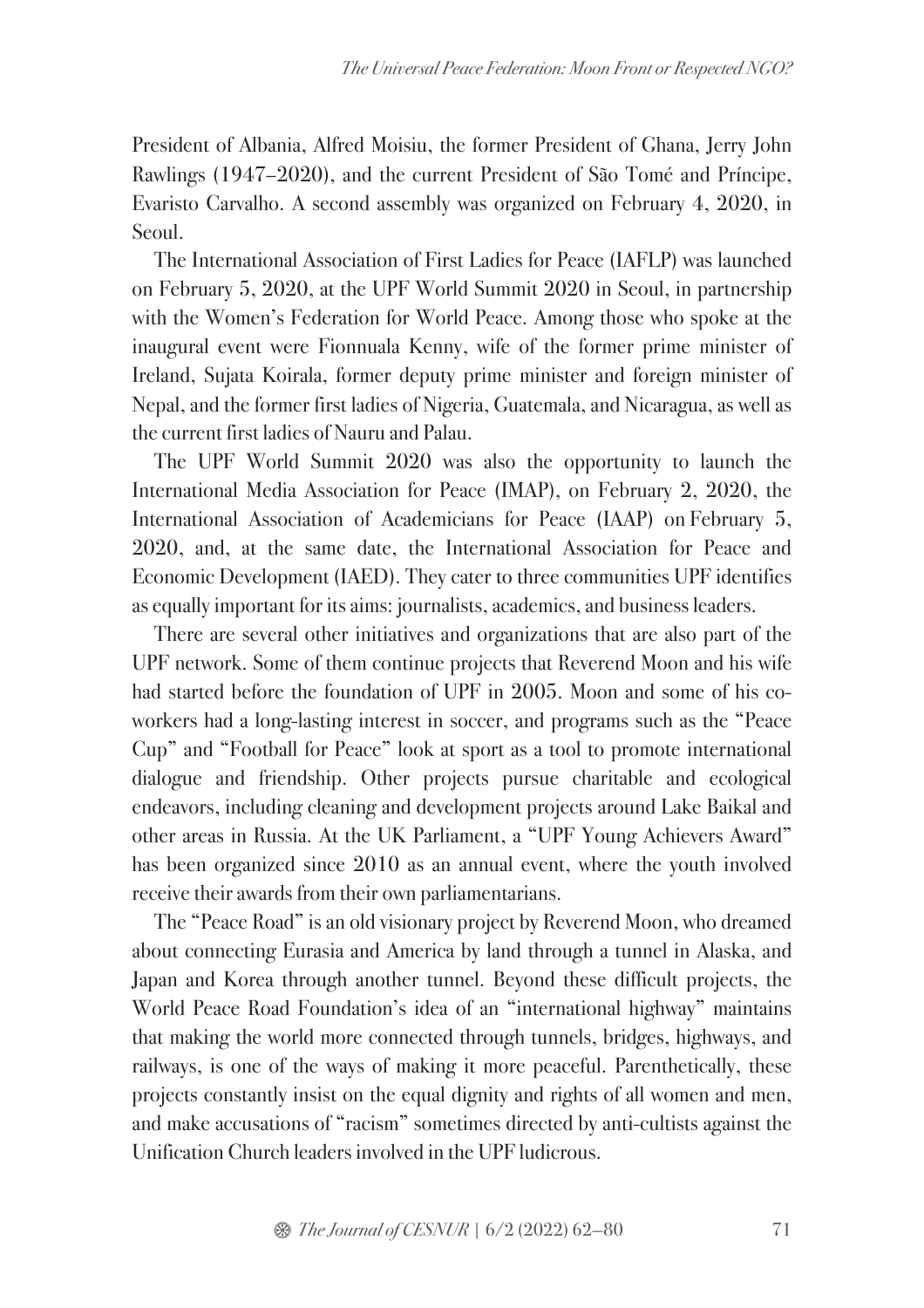The Sunhak Peace Prize Foundation awards, normally every two years, \$1 million to laureates who contributed to the creation of peace for future generations. In its first edition, in 2015, the prize went to Kiribati's President and international environmental activist Anote Tong and Indian biologist Modadugu Bijai Gupta, whose research and activities are regarded as crucial for addressing the problem of world hunger.

The main engine making the UPF projects work is the impressive network of Ambassadors for Peace, more than 100,000 volunteers from 160 countries who work to promote the different UPF events and organizations. They come from all religions, and the vast majority of the Ambassadors of Peace are not part of the Unification Church.

## *A Case Study: The UPF World Summit 2020*

To illustrate how the UPF and its network of organizations work in practice, an analysis of the UPF World Summit 2020 may offer an interesting case study. The event was held in Seoul on February 3–5, 2020, a few weeks before the COVID crisis made traveling and large gatherings impossible. Some participants, however, did cancel their participation at the last minute due to the epidemic, including President Macky Sall of Senegal, who sent a video and was awarded one of the Sunhak Peace Prizes. Some 6,000 delegates from 170 countries were nonetheless able to attend the inaugural ceremony. Some 2,500 participated in the following plenary sessions and breakouts, where more than 300 presented papers or responses ("World Summit 2020 Executive Summary 2020", 14).

The event featured plenary sessions and sessions of the different organizations of the UPF network. Among the main speakers were the former Secretary General of the United Nations, Ban Ki-moon (who was also awarded a Sunhak Peace Prize), the President of Guatemala, Jimmy Morales, the former President of Nigeria, Goodluck Jonathan, the Prime Minister of Cambodia, Hun Sen, the Mexican scientist Mario J. Molina, who was a co-recipient of the 1995 Nobel Prize in Chemistry for his role in discovering the threat to the Earth's ozone layer from chlorofluorocarbon, the Vice President of the Philippines Maria Leonor Robredo, the Prime Minister of Niger, Brigi Rafini, the former President of the European Commission, José Manuel Barroso (and several former European Presidents and Prime Ministers), the Mayor of Seoul, Park Won-soon (1995–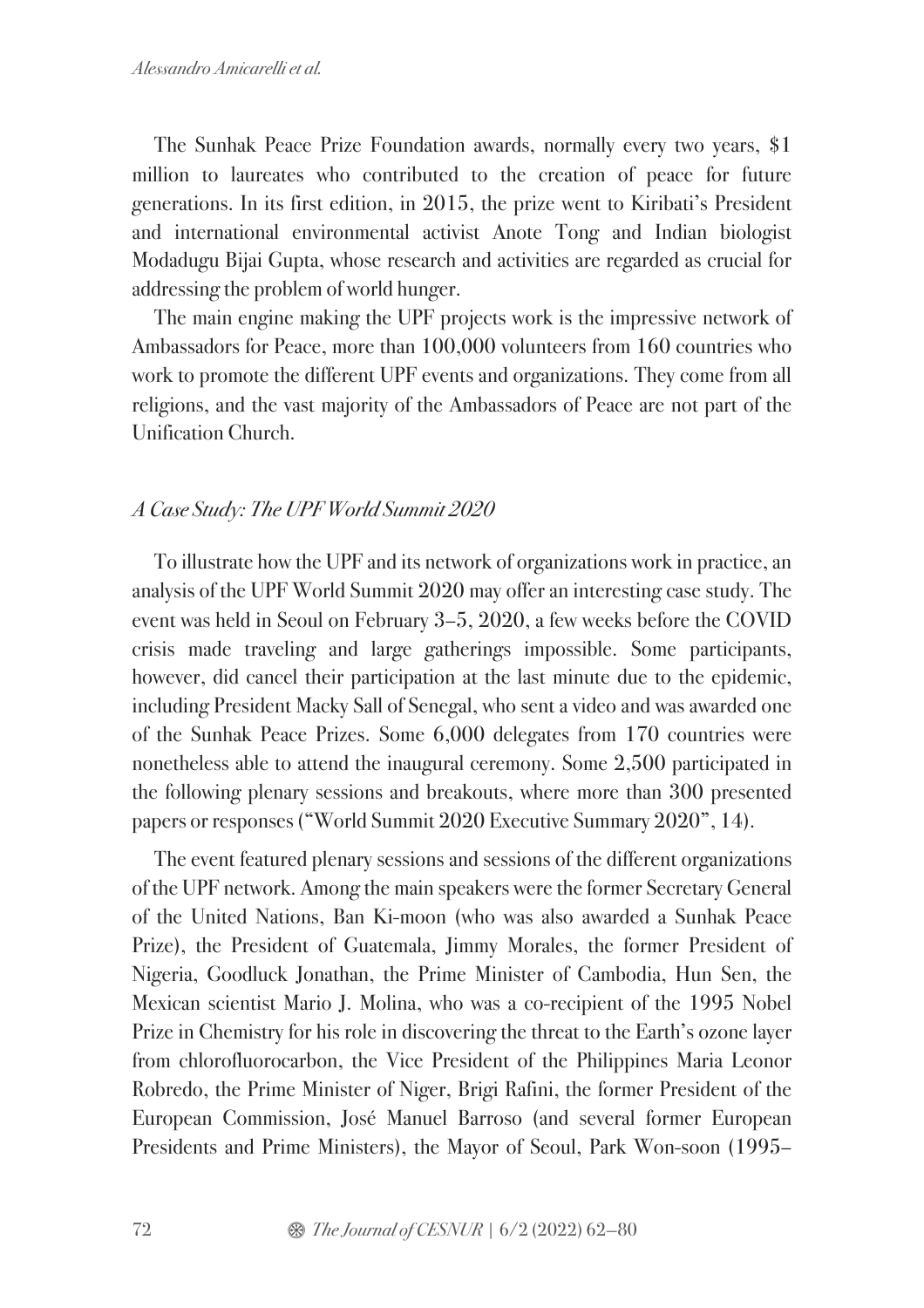2020), the Vice President of Myanmar, Henry Van Thio. Interestingly, North Korean Supreme Leader Kim Jong-un sent a large floral arrangement with his greetings. President and Mrs. Trump also sent a greeting message.

In analyzing the event, four comments are important for the purpose of this White Paper. First, there was no attempt to hide or downplay the fact that the UPF was founded by Reverend and Mrs. Moon, and the leading role Mrs. Moon still plays in it. On the contrary, the official program of the conference featured a banquet to introduce Mrs. Moon's autobiography (Moon 2020), all the material introducing the event insisted on the fact that the Moons were the founders of the UPF, and the Summit's official declaration

acknowledge[d] respectfully the leadership of Dr. Hak Ja Han Moon and her late husband, Rev. Sun Myung Moon […], and their great vision of peace of one family under God, an idea they strove to achieve throughout their lives ("World Summit 2020 Peace Declaration," 16).

Indeed, many of the luminaries who spoke at the Summit mentioned and thanked Reverend and Mrs. Moon. Any claim that they were "misled" and participated in a "front" event of the Unification Church without knowing it is, thus, totally unfounded.

Second, except for the speeches of those UPF leaders who are also members of the Unification Church, some of them part of the Moon family, references to the theology of Reverend Moon and his wife were surprisingly scarce. Clearly, the event did not have among its purposes to advertise or promote the Unificationist theology, or proselytize for the Unification Church, which would have been both difficult and inappropriate considering how many leaders of different religions participated in the Summit, including Bishop Munib Younan, President of the Lutheran World Federation, as well as Orthodox bishops and distinguished Catholic priests and theologians.

Third, there was no intention to promote a particular political position or ideology. President Trump sent his greetings, but so did North Korea's Supreme Leader Kim Jong-un. Jimmy Morales from Guatemala and Newt Gingrich are conservative politicians, but Cambodia's Hun Sen and former Prime Minister of Portugal and President of the European Commission José Manuel Barroso represent different incarnations of Socialism. None of them presented their respective ideologies at the Summit. They all understood the rules of the game, and presented papers on subjects of general interest such as the threats of climate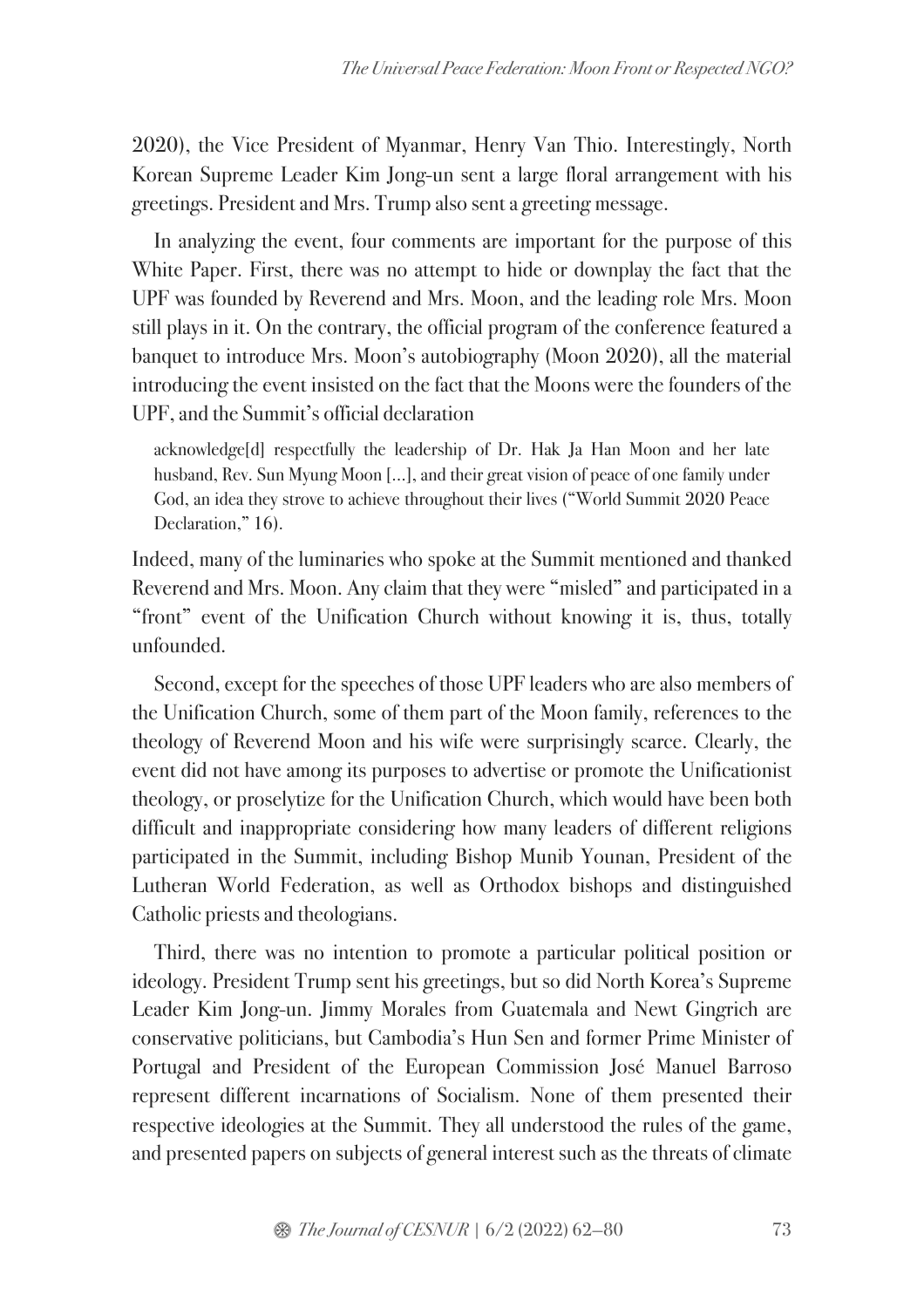change and terrorism, interreligious dialogue, and the role and possible reform of the United Nations—the latter a theme on which UPF's original contribution has been often acknowledged by scholars and politicians alike.

A conference with several hundred papers cannot avoid differences in quality, and an event on world peace always includes a certain dose of rhetoric and selfcongratulation. The World Summit 2020 was no exception, yet many papers were valuable by both political and academic standards. For its richness of diverse perspectives and deep analysis of the issues in a good number of papers, the World Summit 2020 compared favorably to many other similar conferences, including those organized by the United Nations and other international bodies.

Fourth, the event introduced and emphasized in several sessions the theme of the peaceful unification of Korea. It was clear that the issue was in the minds and hearts of the organizers. It was also clear that the adjective "peaceful" was not included in vain, and that aggressive attitudes against North Korea were carefully avoided. Korean unification is a tricky theme. Most papers avoided rhetoric and proposed common sense approaches many could agree with.

# *Conclusion: Why Do They Do It?*

The UPF is a huge network, and the Ambassadors for Peace come from very different nations, cultures, and religions. Those who have studied such organizations know that it is difficult, if not impossible, to gather a large number of diverse people under the flag of a common ideology.

Yet, if there is no full-blown ideology, there are certainly values proposed by the UPF. A basic idea is that world peace comes through dialogue, cooperation, service to others, and actions guided by morality. Obviously, the UPF is aware of the fact that in our pluralistic society very different ideas of morality coexist. The UPF tries to promote the general principle that morality has a spiritual dimension, and we are all part of "one human family under God." This may in fact displease atheists, although dialogue with humanists and atheists is not excluded from the scope of UPF activities.

The formula "one human family under God" is part of Reverend Moon's legacy, as is an emphasis on the family as the school where love and peace can be learned. However, the formula can be interpreted differently by Unificationists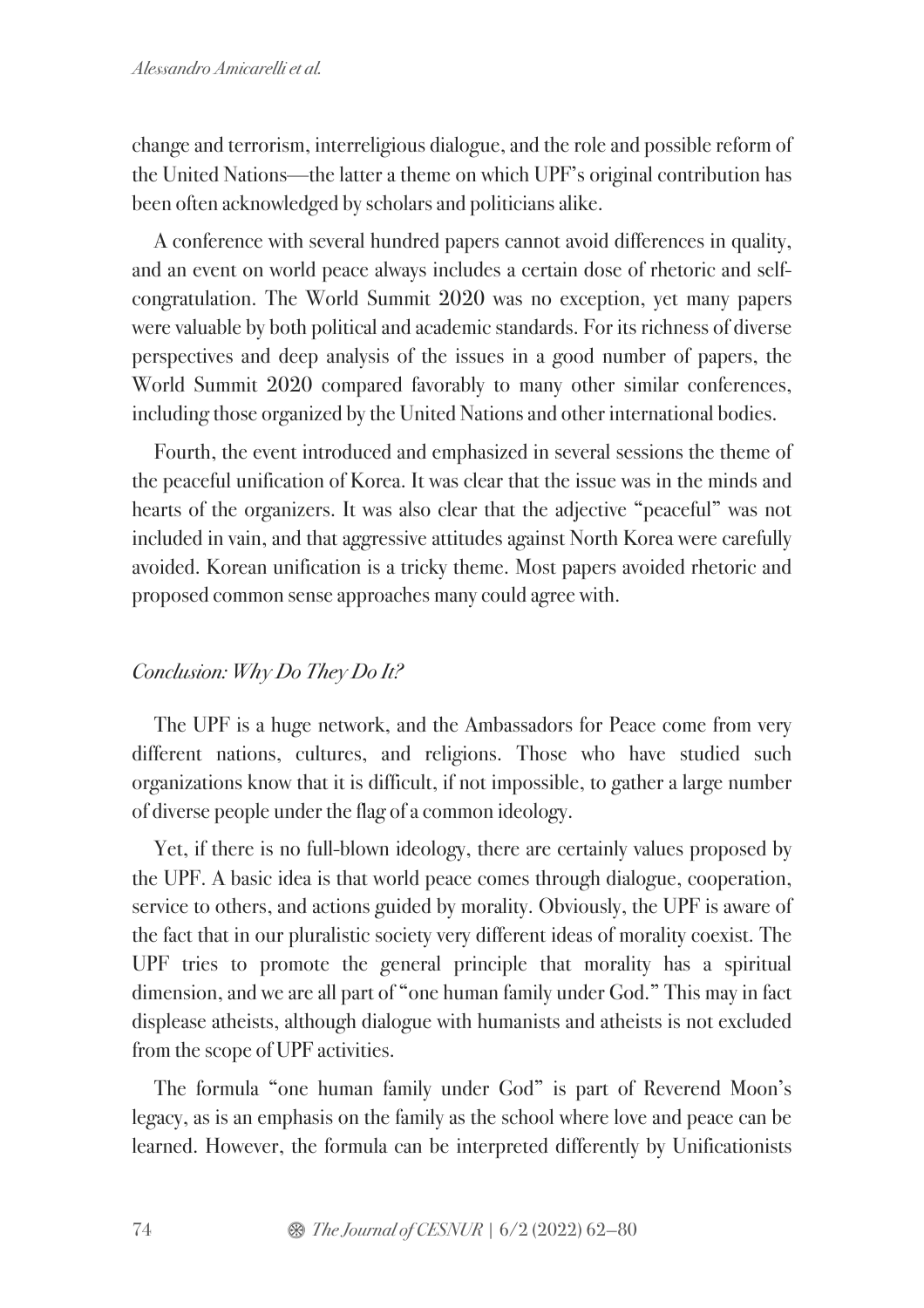and non-Unificationists. Members of the Unification Church conceive the "one family" as a community acknowledging Reverend and Mrs. Moon as the True Parents, with a messianic role for our era. On the other hand, acknowledging the messianic role of the Moons is not necessary to believe that we are all part of one human family and should behave as such. This is an ideal that may appeal to women and men of all faiths.

One should not confuse the motivations of those promoting certain charitable and peace activities with the nature and effects of those activities. To use again an example we mentioned previously, the Vatican executives and Catholic priests who launched and lead Caritas Internationalis were and are motivated by a Christian idea of responsibility toward the poor, whom they consider as daughters and sons of God who have been redeemed by Jesus Christ. We may also speculate that those Catholic bishops and priests who work today for Caritas hope that their good deeds would benefit the image of the Catholic Church, which has received its good share of negative publicity on other issues. On the other hand, the rules of Caritas Internationalis strictly stipulate that the delivery of humanitarian aid should not be used as a proselytization tool for converting non-Catholics to Catholicism, many who are not Catholics work with Caritas, and its activities are generally praised as highly effective.

Similarly, those Unificationists who lead UPF, work for UPF, and donate to UPF (for which contributions by private donors, both members and non-members of the Unification Movement, are important) are certainly motivated by Reverend and Mrs. Moon's spiritual ideas. They do not hide it, as our analysis of the 2020 event demonstrated. They are also aware that the UPF events benefit the image of Mrs. Moon as a leader with valuable ideas about international issues, which can be appreciated also by many who do not share her theology. On the other hand, it is also true that most of the UPF volunteers and Ambassadors for Peace are not members of the Unification Church, and that the UPF is not intended nor used by its Unificationist members as a tool for proselytism.

Nor is UPF used to promote partisan political ideologies or parties. The expression "reductio ad Hitlerum" is widely used to indicate that to discredit certain movements or politicians their opponents try to associate them, rightly or wrongly, with Nazism. Today it may appear sometimes that there is also a "reductio ad Trump." The former American President is so unpopular among many mainline media that it seems that to disqualify an organization it is enough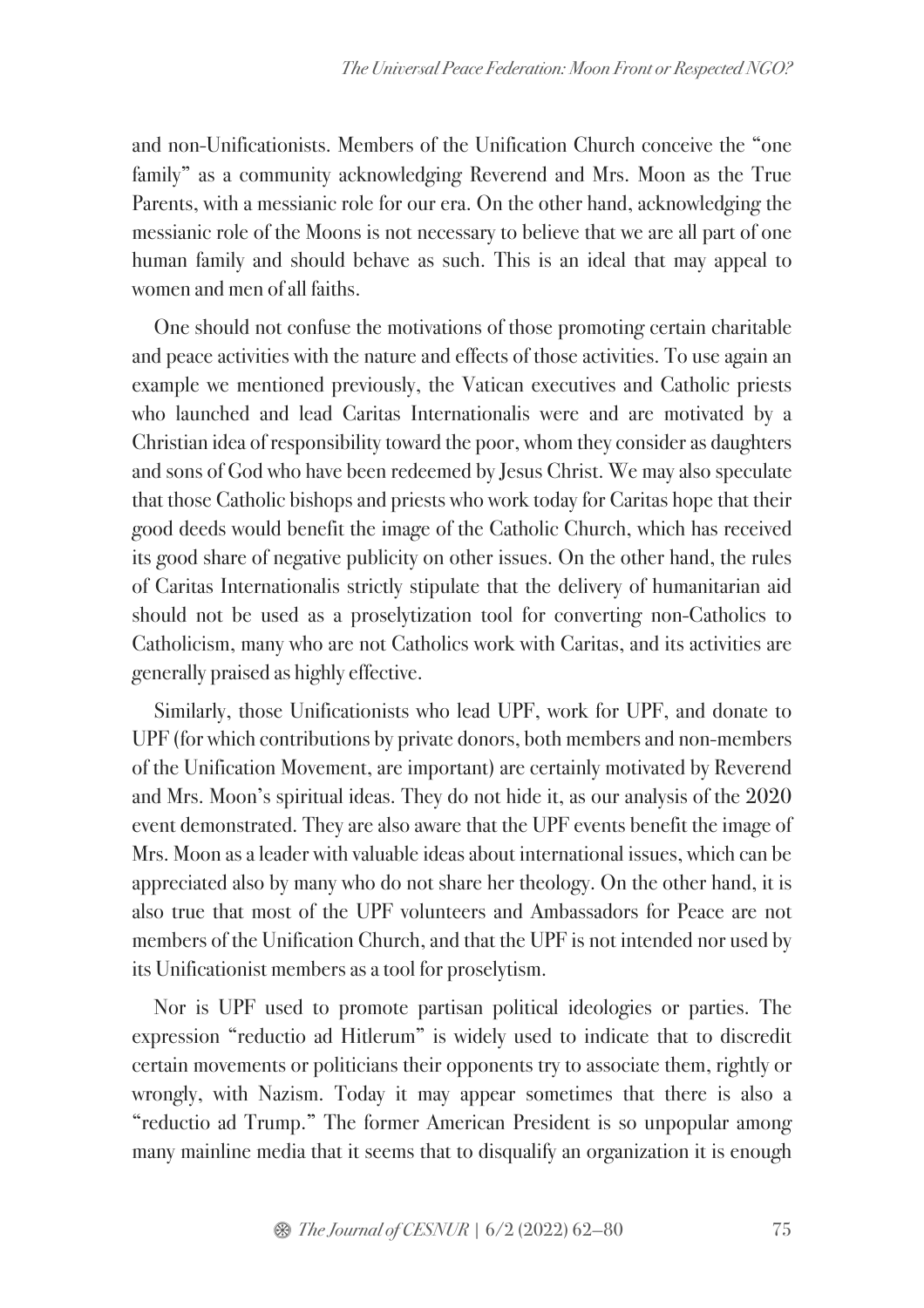to associate it with Trump. This is what happened to UPF after the 2021 Rally of Hope. Attacks based on Trump's video participation in the event were either misinformed or malicious. Politicians of all political persuasions participated in this and other UPF events. And, whatever the opinion one may have of Trump, in a conference discussing the relationships between other countries and North Korea, inviting a former American President who had been very much involved in Korean issues should not have been surprising.

In the end, we are left with two irreconcilable narratives about UPF. One is that it is an NGO and think tank whose events are attended by prestigious leaders such as Ban Ki-moon and José Manuel Barroso, and which offers interesting position papers, lectures, and documents on international peace and development issues, including on the relations between North and South Korea. As many other similar organizations, it has been promoted and is led by religionists who do not hide their religious motivations. However, it includes many who do not share their religious beliefs, and is not used as a tool for proselytization. For purposes of converting others to Unificationist theology, the UPF would be a very ineffective tool. Those invited to the UPF activities are mostly political, religious and civil society leaders with well-established ideas and worldviews. They are as far away as possible from the ideal type of the "seeker" looking for a new religion.

This narrative is shared by two organizations unlikely to be engaged in the promotion of "fronts" for "cults": the United Nations and the Vatican. Many new religious movements created charitable and peace-promoting organizations. If they are active enough, and no member state of the United Nations decides to oppose them, they can achieve a Special Consultative Status at the ECOSOC (Economic and Social Council) of the U.N. As of January 7, 2022, there were 5,003 organizations with special consultative status at the ECOSOC. However, there were only 140 NGOs with general consultative status (ECOSOC 2022).

General consultative status is reserved, according to the ECOSOC, to "fairly large, established international NGOs with a broad geographical reach," which have offered "substantive and sustained contributions" to the aims of the United Nations in "several fields." In 2018, the UPF was granted general consultative status at the ECOSOC, a position that certainly is not allowed lightly and without a long and accurate observation and evaluation.

Leaders of NGOs and even of new religious movements routinely ask to be received in the Vatican, and have a photo opportunity with the Pope. If they have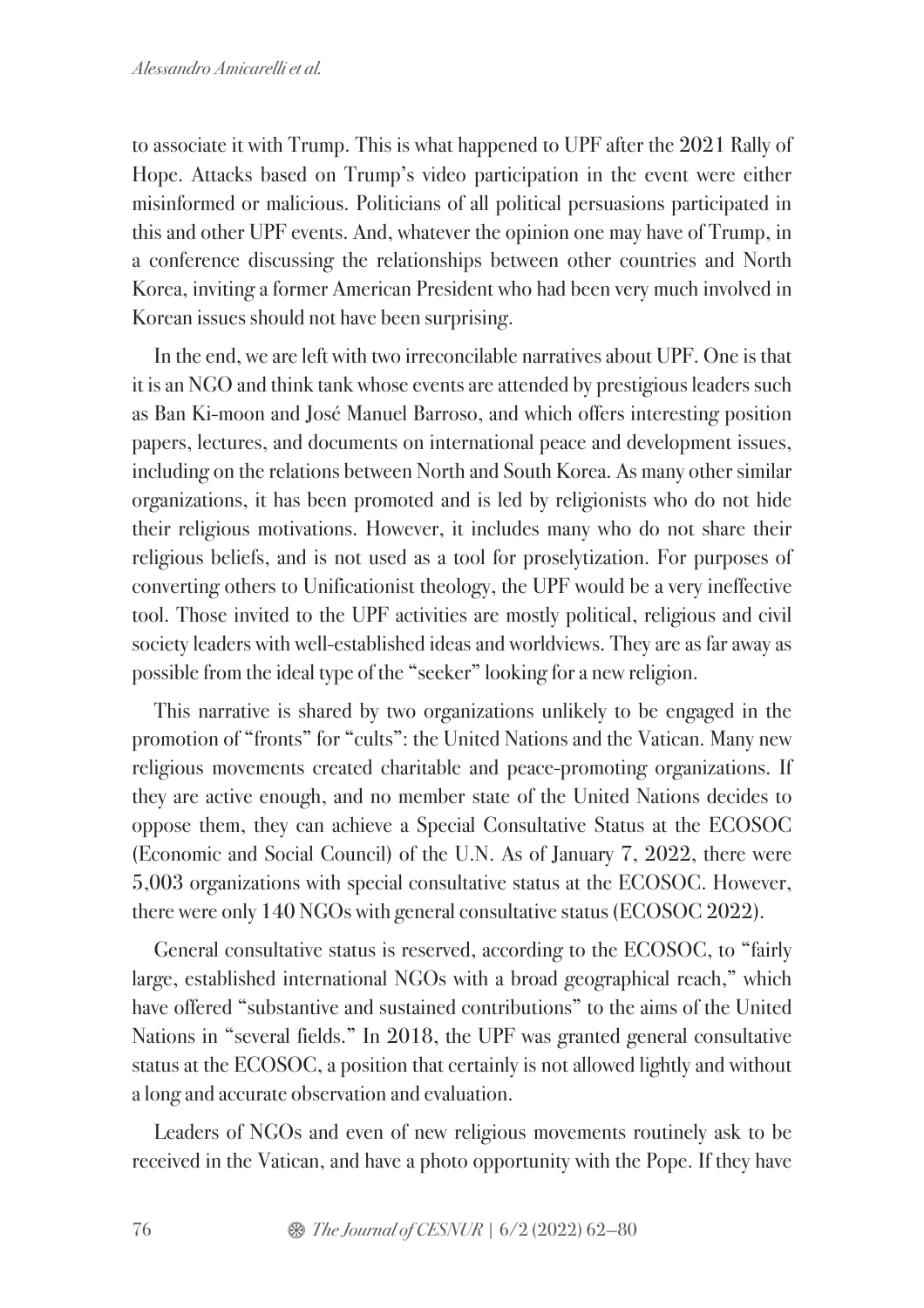sponsors the Vatican wants to accommodate, they are normally invited to participate in the general audiences, where the Pope meets collectively hundreds of people (and may take pictures with some of them).

Private audiences are an entirely different matter, and go through a very complicated process of screening. The Vatican is aware that some organizations may use meetings and pictures for publicity purposes. When a meeting is approved by the Vatican's Secretariat of State, and by the Pope himself, that it happened is publicized through the daily bulletin of the Holy See. The Holy See bulletin for July 1, 2019, duly reported that Pope Francis had met in a private audience "Dr. Thomas G. Walsh, President of the Universal Peace Federation" (Ufficio Stampa della Santa Sede 2019).

Both at the United Nations and in the Vatican, the UPF passed the highest level of screening tests. It would be unconceivable that the skilled U.N. and Vatican diplomats involved were not aware of the connection of the UPF with Reverend and Mrs. Moon. Yet, they concluded, in our opinion correctly, that the UPF was not a proselytizing or publicity arm of the Unification Church but a respected NGO that had proved its usefulness and quality throughout the years.

The second narrative, of which *Paris Match* offered an example, is that the UPF is not what it claims to be but is just a "front" for the "Moon cult" (secte Moon), which hides proselytizing and advertising aims under a façade of care for international issues and humanitarian aid.

This White Paper should have persuaded our readers that the second narrative is both unfair and factually false. It is unfair because similar peace and cultural activities by mainline religions do not receive the same criticism. It is taken for granted that their activities on behalf of peace, dialogue, and social welfare are promoted in good faith, out of a sincere desire for a better world, rather than for self-promotion or proselytization purposes. Only the activities of new religious movements are accused of dissimulating hidden motivations.

Thus, a vicious circle is created. If new religious movements only spend their time in missionary and religious activities, it is objected that this is typical of "cults," while "real" religions care for larger issues and help fellow human beings. If they engage in charitable, social, or cultural activities, it is argued that these are only "fronts" for proselytization and publicity.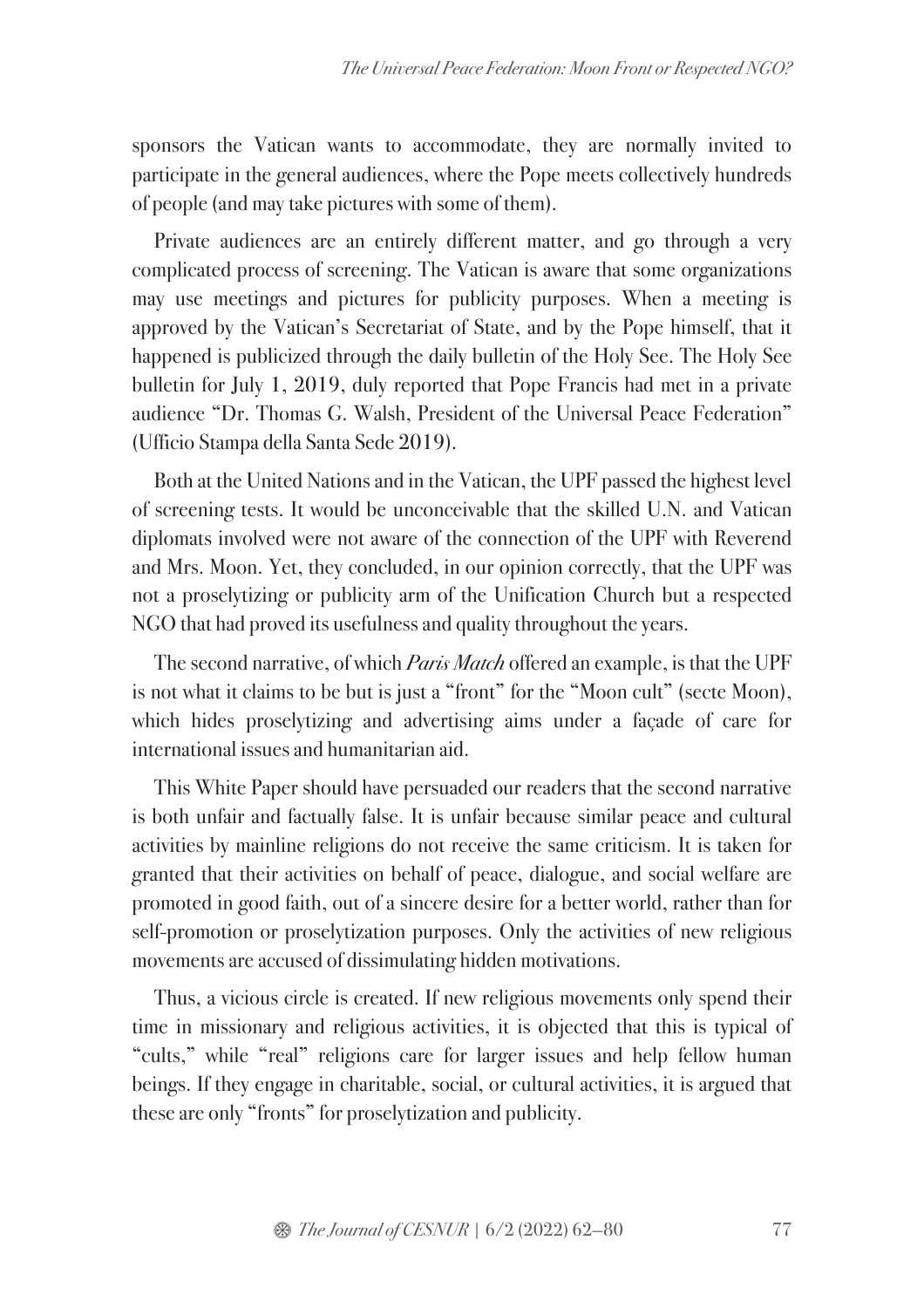The theory that the UPF organizes its activities for proselytization purposes on behalf of the Unification Church is also factually false, and open to empirical disconfirmation. To the best of our knowledge none of the presidents, prime ministers, Nobel Prize laureates, religious leaders, and other participants in the UPF activities converted to the Unification Church. Not only is this theoretically unlikely. It simply did not happen in practice. It would also be difficult to argue that, because of the UPF activities, those who accuse the Unification Church of being "a cult" became less aggressive, and indeed the contrary may well be true.

The conclusion seems to us unescapable. The UPF is an organization that has been founded by Reverend and Mrs. Moon and maintains members of the Unification Church among its leaders, but is supported by the volunteer work of tens of thousands who in their majority are not Unificationists. Its purpose is not to convert others to the Unification Church, nor to support any partisan political perspective, but to promote high-level discussions about issues connected with world peace, and support in different ways charitable and humanitarian initiatives.

The quality of its work has been recognized, inter alia by the United Nations and the Vatican. To regard the world leaders who participate in its conferences and the more than 100,000 Ambassadors for Peace as "puppets" of a "cult" is more than offensive. It is a ridiculous theory, the fruit of the very bigotry and prejudices international organizations and friends of peace and dialogue should work tirelessly to eliminate.

# **References**

- Anthony, Dick L. 1996. "Brainwashing and Totalitarian Influence. An Exploration of Admissibility Criteria for Testimony in Brainwashing Trials." Ph.D. diss. Graduate Theological Union, Berkeley.
- Baker, Don, 2008. *Korean Spirituality*. Honolulu, HI: University of Hawai'i Press.
- Bromley, David G. 1998. "The Social Construction of Contested Exit Roles: Defectors, Whistle-blowers, and Apostates." In *The Politics of Religious Apostasy: The Role of Apostates in the Transformation of Religious Movements*, edited by David G. Bromley, 19–48, Westport, CT: Praeger Publishers.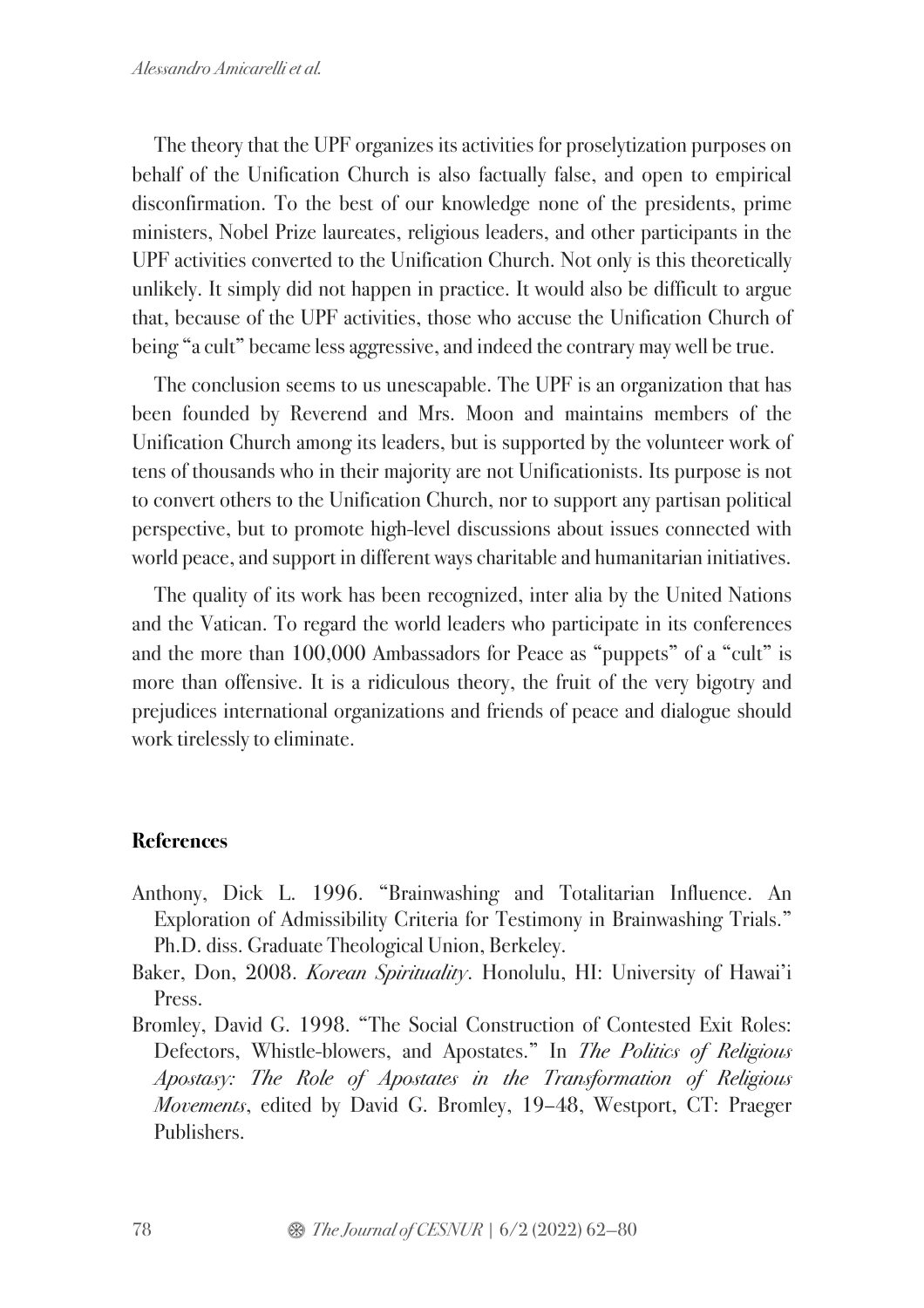- Chryssides, George. 2017. "Sanctuary Church." *World Religions and Spirituality Project*, August 3. Accessed February 7, 2022. https://bit.ly/3JesXlJ.
- ECOSOC. 2022. "NGO Branch: United Nations Department of Economic and Social Affairs." Accessed February 7, 2022. https://bit.ly/33bFLtW.
- Introvigne, Massimo. 2000. *The Unification Church*. Salt Lake City, UT: Signature Books.
- Introvigne, Massimo. 2022 [forthcoming]. *Brainwashing: Reality or Myth?*  Cambridge, UK: Cambridge University Press.
- Moon, Hak Ja Han. 2020. *Mother of Peace: A Memoir*. Washington D.C.: The Washington Times Global Media Group.
- Papenfuss, Mary. 2021. "Trump Hails 'Moonie' Church Founders in Virtual 9/11 'Rally.'" *The Huffington Post*, September 13. Accessed February 7, 2022. https://bit.ly/3HL739G.
- Ricœur, Paul. 1965. *De l'Interprétation. Essai sur Freud*. Paris: Éditions du Seuil.
- Ricœur, Paul. 1970. *Freud and Philosophy: An Essay on Interpretation.* Engl. transl. New Haven, CT: Yale University Press.
- Sargant, William Walters. 1957. *The Battle for the Mind: A Physiology of Conversion and Brainwashing*. New York: Doubleday.
- Sekkai, Kahina. 2021. "Donald Trump prononce un discours lors d'une conférence de la secte Moon." *Paris Match*, September 13. Accessed February 7, 2022. https://bit.ly/3gwAIHB.
- Singer, Margaret Thaler, and Janja Lalich. 1995. *Cults in Our Midst*, San Francisco: Jossey-Bass.
- Ufficio Stampa della Santa Sede. 2019. "Le Udienze, 01.07.2019." *Bollettino Sala Stampa della Santa Sede*, July 1. Accessed February 7, 2022. https://bit.ly/3gxNhlN.
- United States District Court for the Northern District of California. 1990. *Opinion* (Jensen J.), Case No. CR-88-0616 DLJ, *United States v. Steven Fishman*. April 13. 743 *F. Supp*. 713.
- Wessinger, Catherine. 1997. "Millennialism with and without the Mayhem." In *Millennium, Messiahs, and Mayhem: Contemporary Apocalyptic Movements*, edited by Thomas Robbins and Susan J. Palmer, 47–59. New York: Routledge.
- Woodward, Alex. 2021. "Trump Gives Virtual Speech to Event Linked to Controversial Religious 'Cult' on 9/11 Anniversary." *The Independent*, September 12. Accessed February 7, 2022. https://bit.ly/3JifF7J.